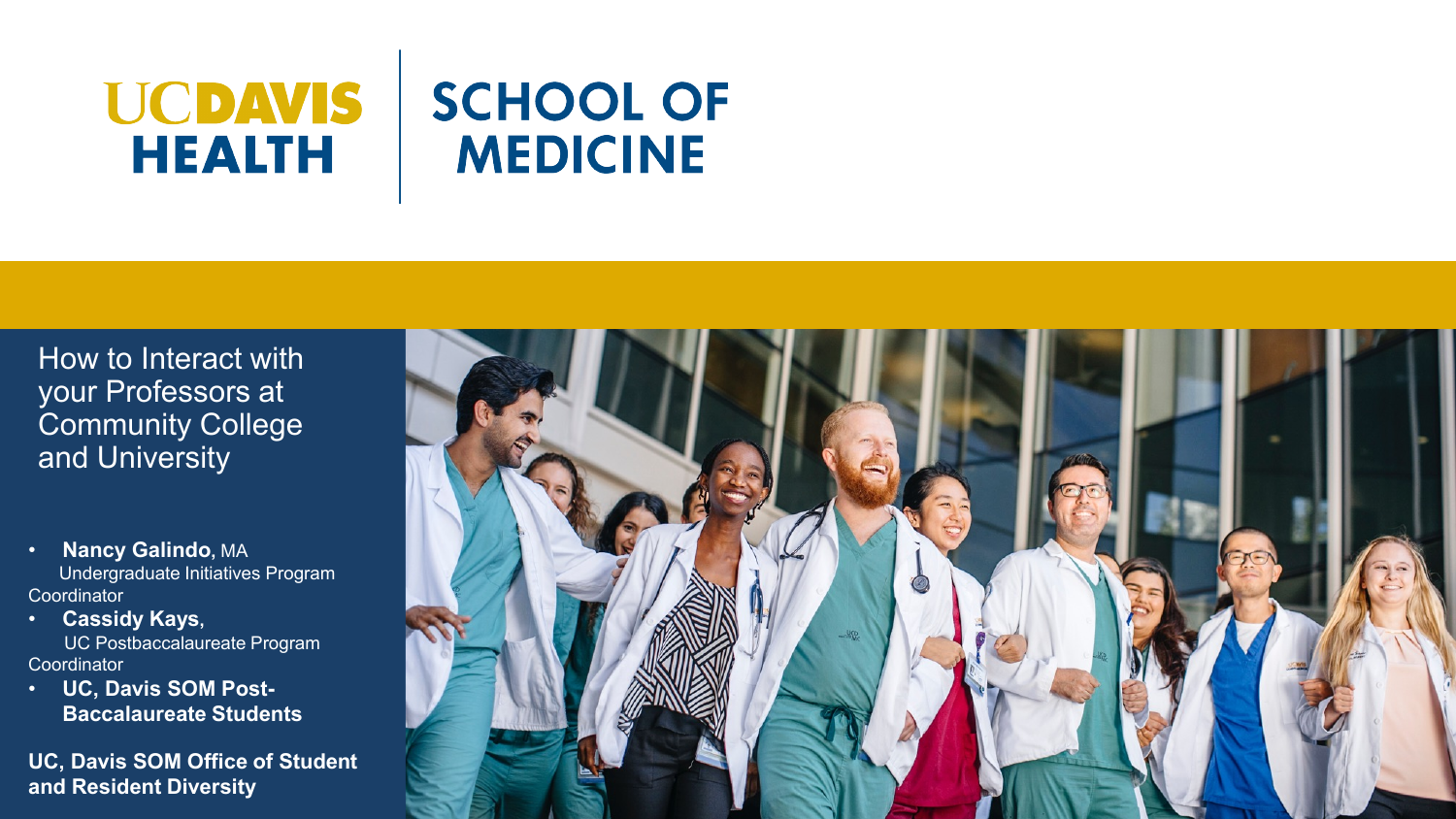# Embrace the pace of your own journey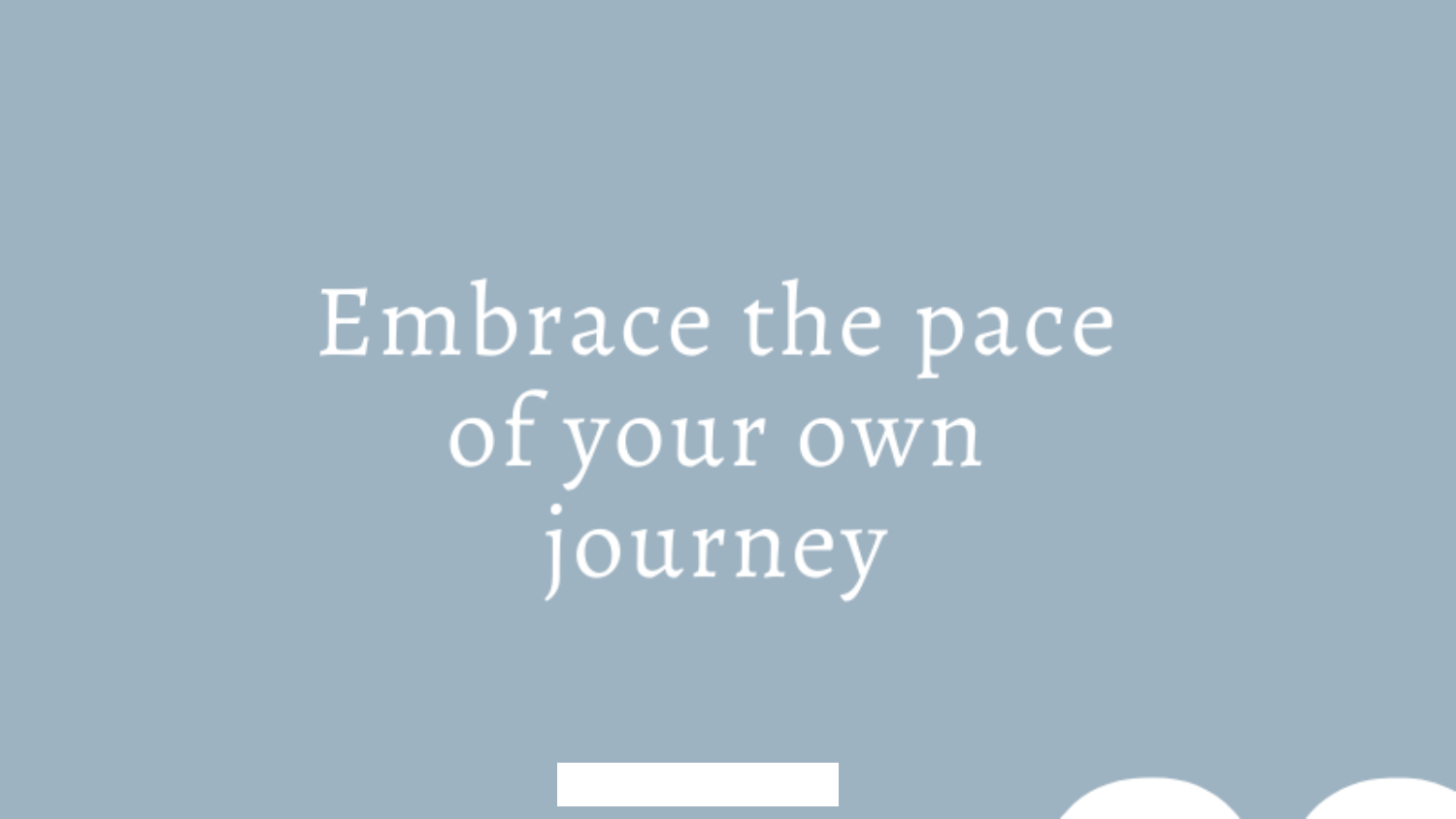### Medical School Timeline



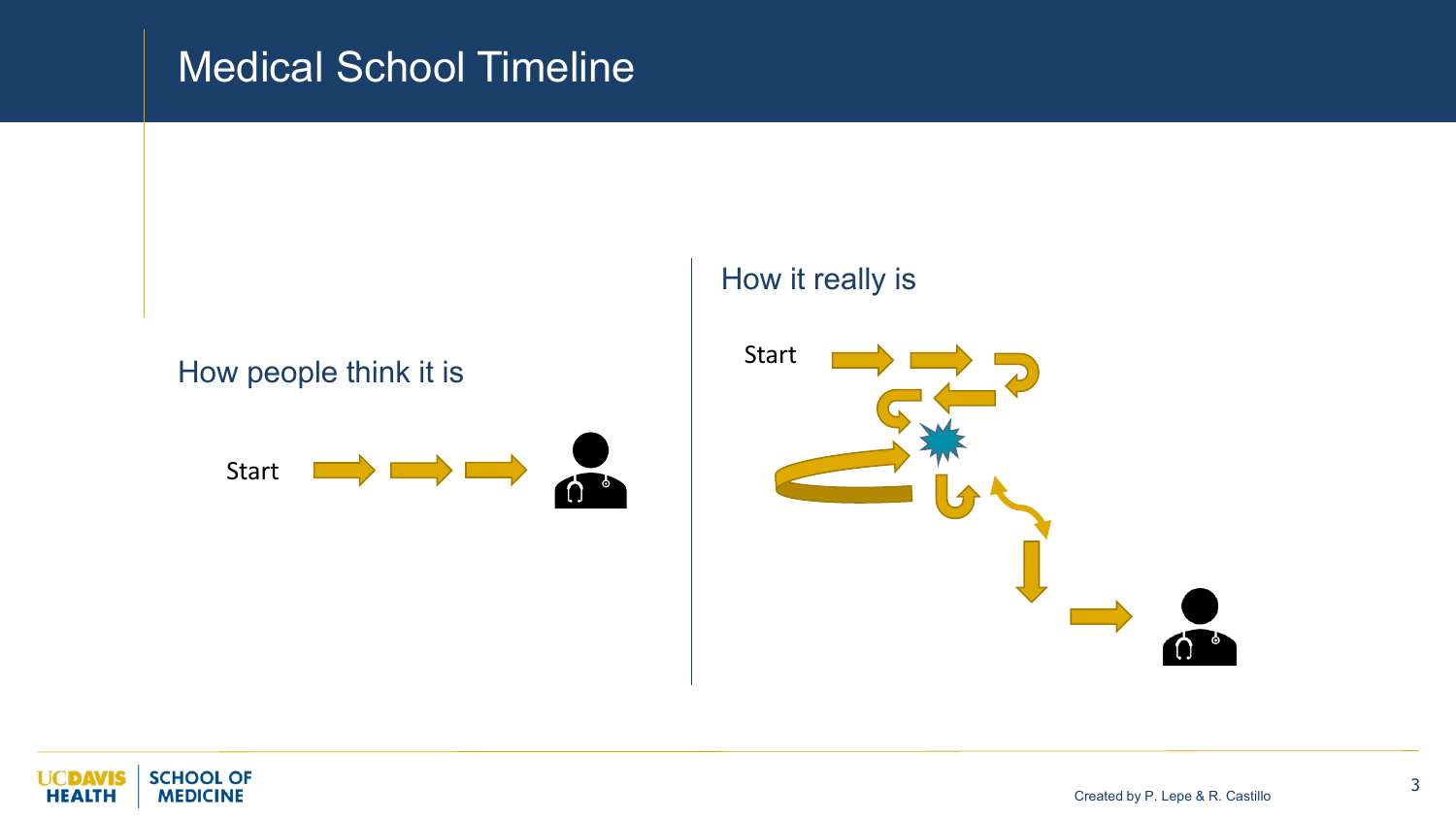# What is a syllabus?<br>• Where to find syllabus

- 
- Professor's contact information
- Information about the class
	- Objectives/Expectations
	- **Grading**
	- Text Requirements
	- Absences
	- Online Synchronous
	- Online Asynchronous
	- In-person
- Time and Dates of class meetings
- **OFFICE HOURS (Virtual or In- Person)**

#### UC Davis School of Medicine Postbaccalaureate Program Seminar HIST 152 - Class Syllabus - Spring Quarter

Class details:

2-unit seminar Course Meeting: TTH 2PM-3PM

Faculty Director: Mrs. Professor professor@ucdavis.edu Office Hours: MW 2:00PM-3PM Office: Betty Irene Moore Hall, Room 152A

#### Fridays 1:00 pm- 3:00pm

#### Objectives:

In this 2-unit seminar, you will engage with speakers and activities to

- Understand health disparities and the effect on diverse communities of California, including various aspects at local, regional, and systems levels
- Develop a professional identity to integrate into the culture of medicine, specifically leadership and communication skills
- Develop critical reading skills to apply to different kinds of texts
- Critically critique personal writing by producing and reviewing passages of reflective writing

#### Expectations:

• Attendance is required. Notify Nancy early if you plan to miss a class. If you miss class due to an emergency, contact Nancy ASAP via email. Missed classes can be made up through alternate assignments (assigned by Nancy) to avoid earning a "No Pass" for the class.

 $\boxed{\mathbb{D}}$  Focus  $\boxed{\mathbb{H}}$   $\boxed{\mathbb{R}}$ 

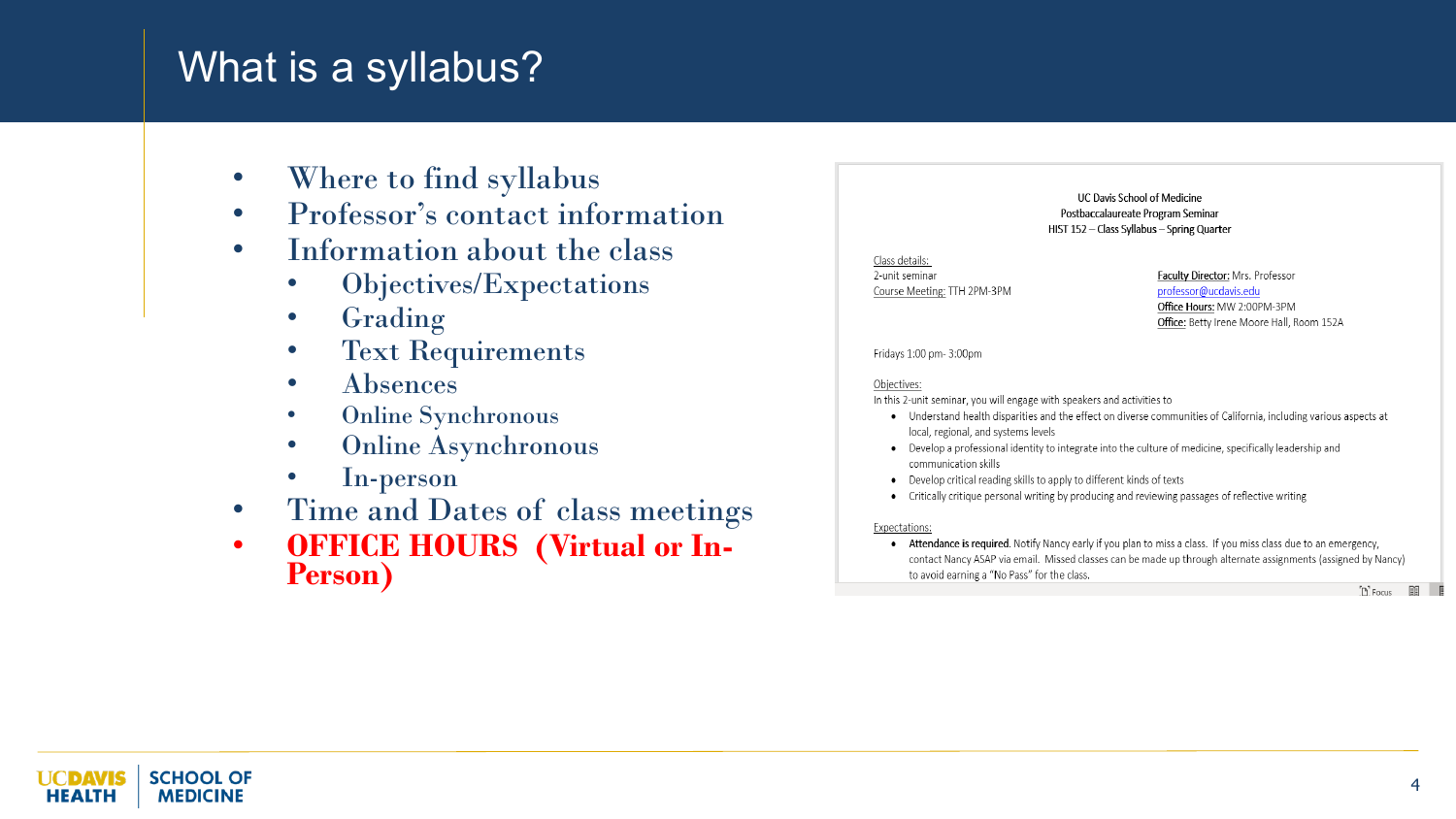# Benefits of Talking to Professors

- Expert in the discipline/Career Ideas (**don't be afraid to ask for support**)
	- Resource
	- Resources
- A better understanding of expectations and/or class materials
- Communication/interpersonal skills
- Recommendation letters

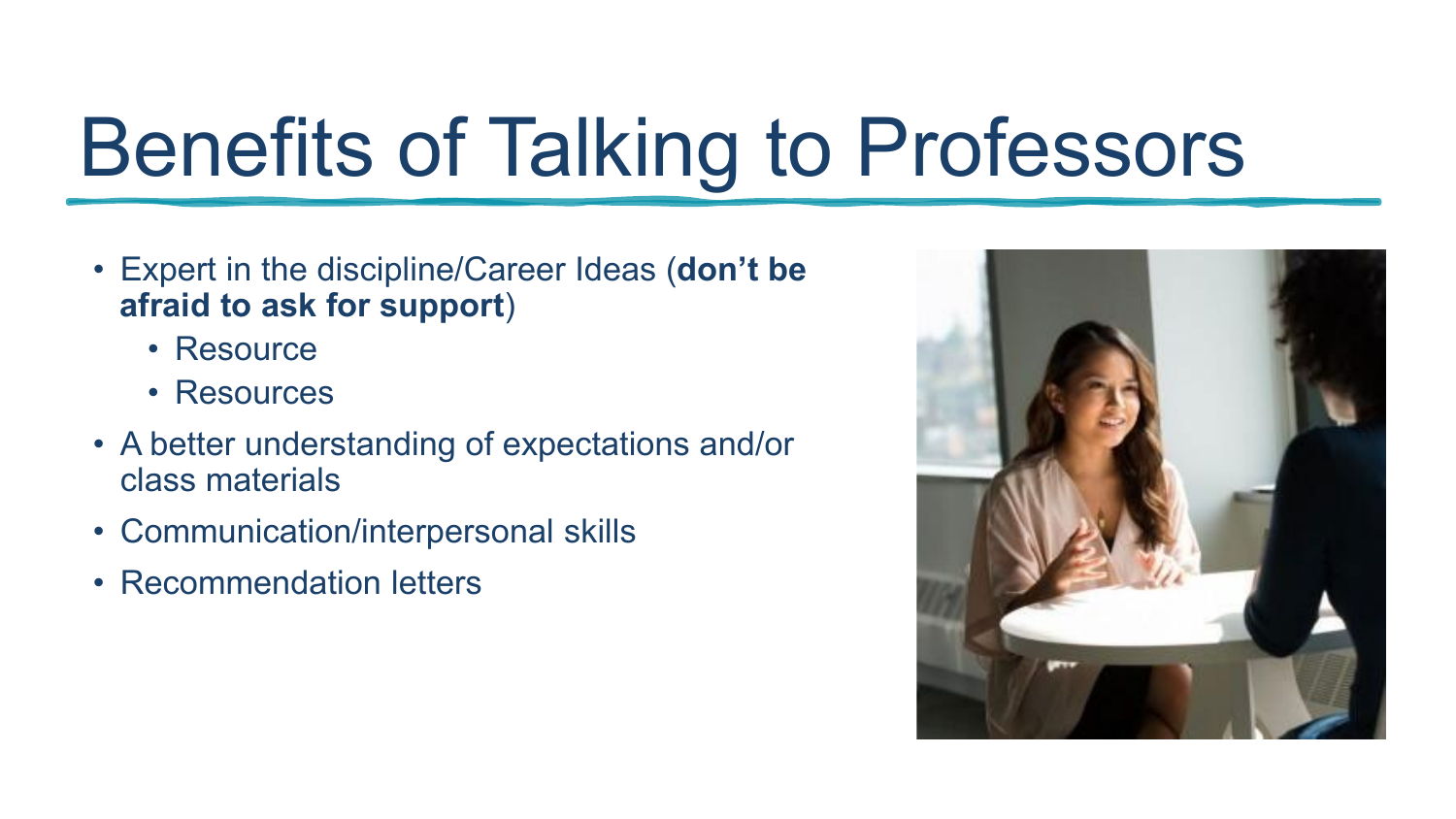### In Class **Interactions**

- Genuine Questions
- Ask questions about what is being discussed
- Engage in the discussion
- Provide thoughts when appropriate
- Before and after class

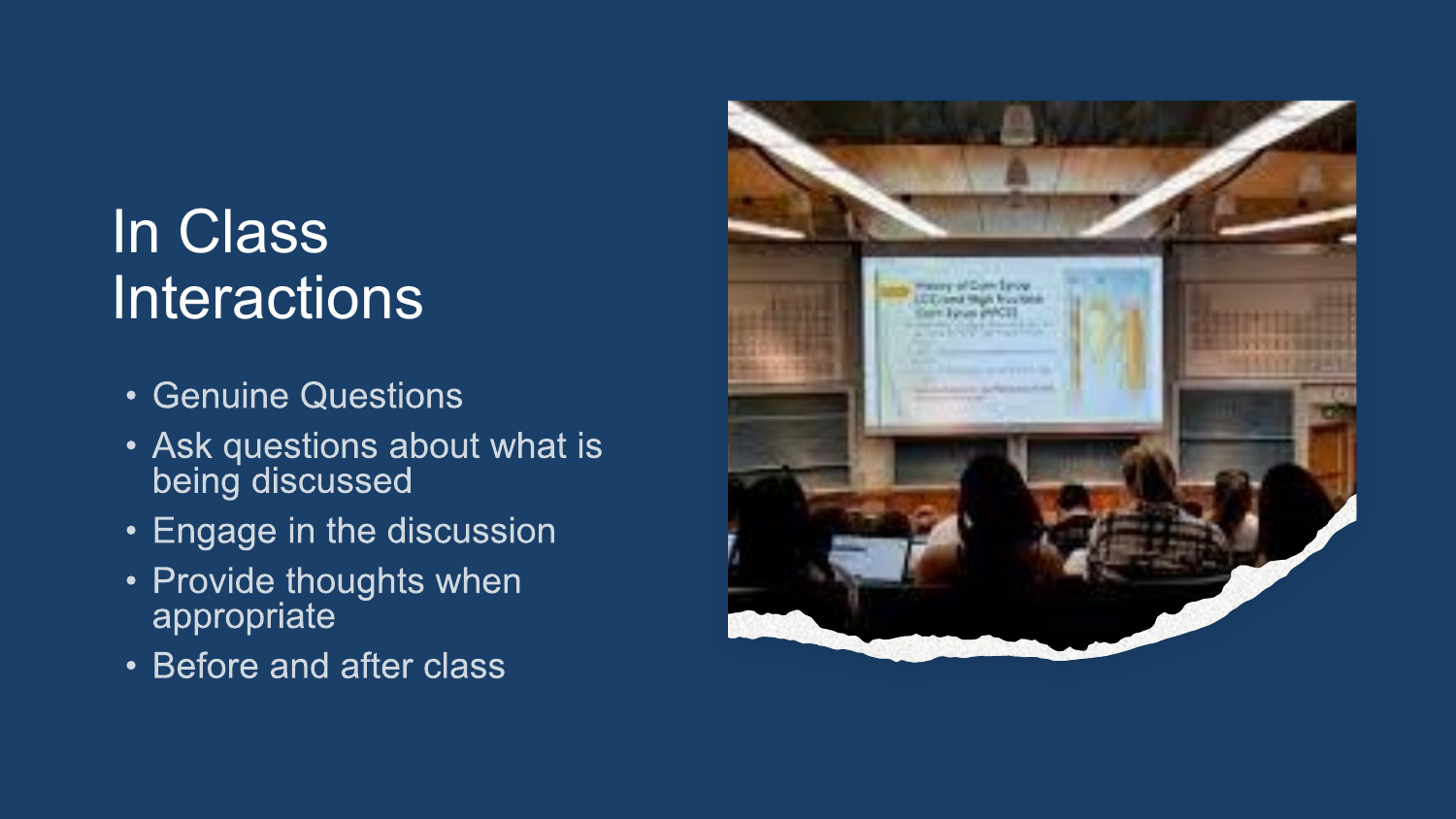Professor's Office hours are a great time for:

- Explanations on current class topics
- Asking for feedback on exams/papers
- Ask for study tips
- Discuss current grade (**Do not wait until the end of class to do this!**)
- Personal problems that are impacting your academics
- Simply introduce yourself
- Their academic/career journey
- If office hours do not work for you...



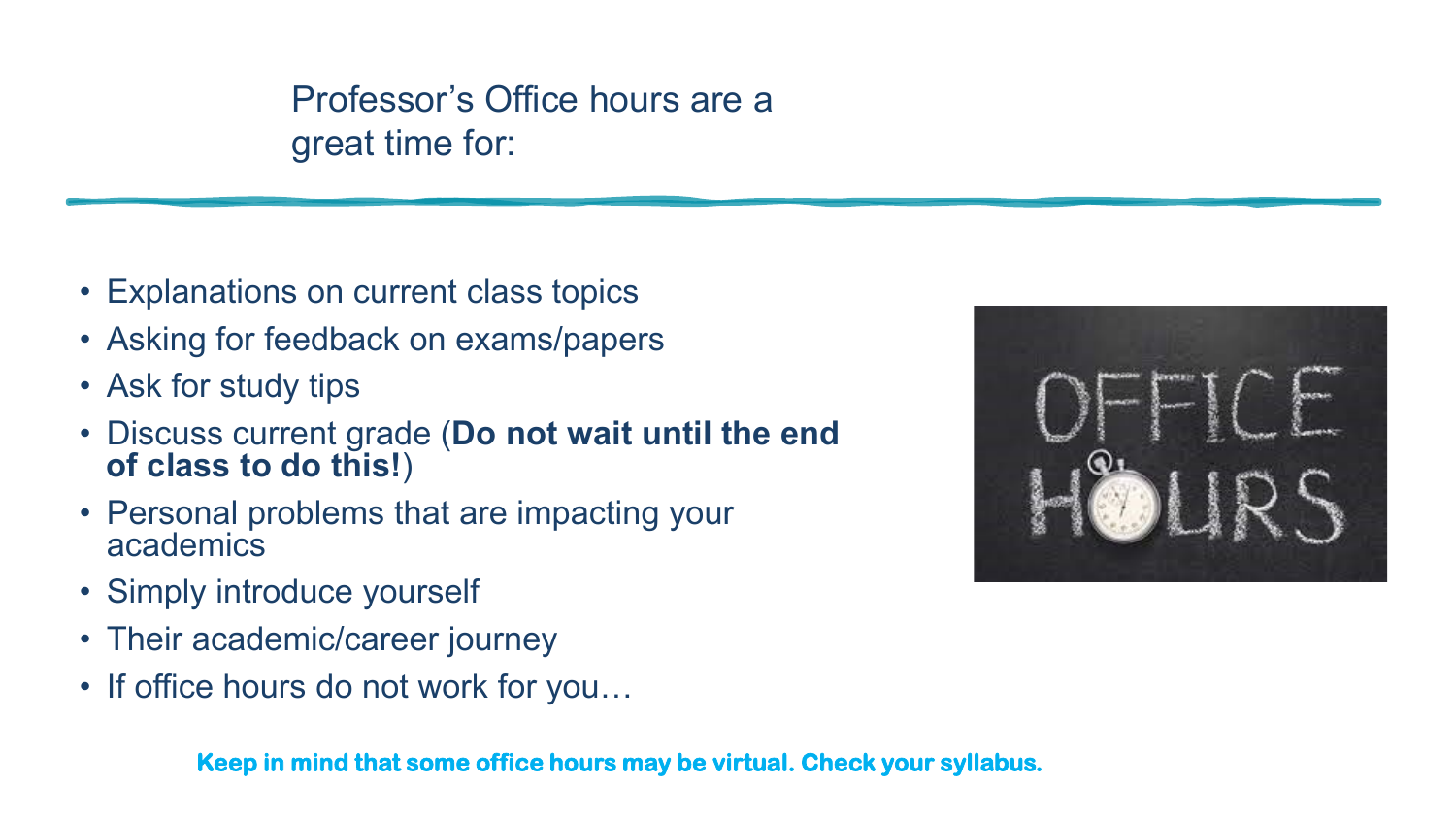# **When You are Emailing…**

- Send from your school account.
- Include your full name (and ID number).
- Identify your class, e.g. SOC 201: Intro To the Study of Society.
- Address your professor as "Dear Prof.  $\{X\}$ ". Don't use "Hey" or other informal, casual language.
- Understand that you may not get an immediate response.
- **Proofread.** Especially if you are composing the email on your cellphone.
- Think before you send. Did you check the syllabus for the answer? Are you clearly articulating your question or concern? The easier it is to understand what you are saying in the email, the easier it is for your professor to reply. Consider the tone of your email.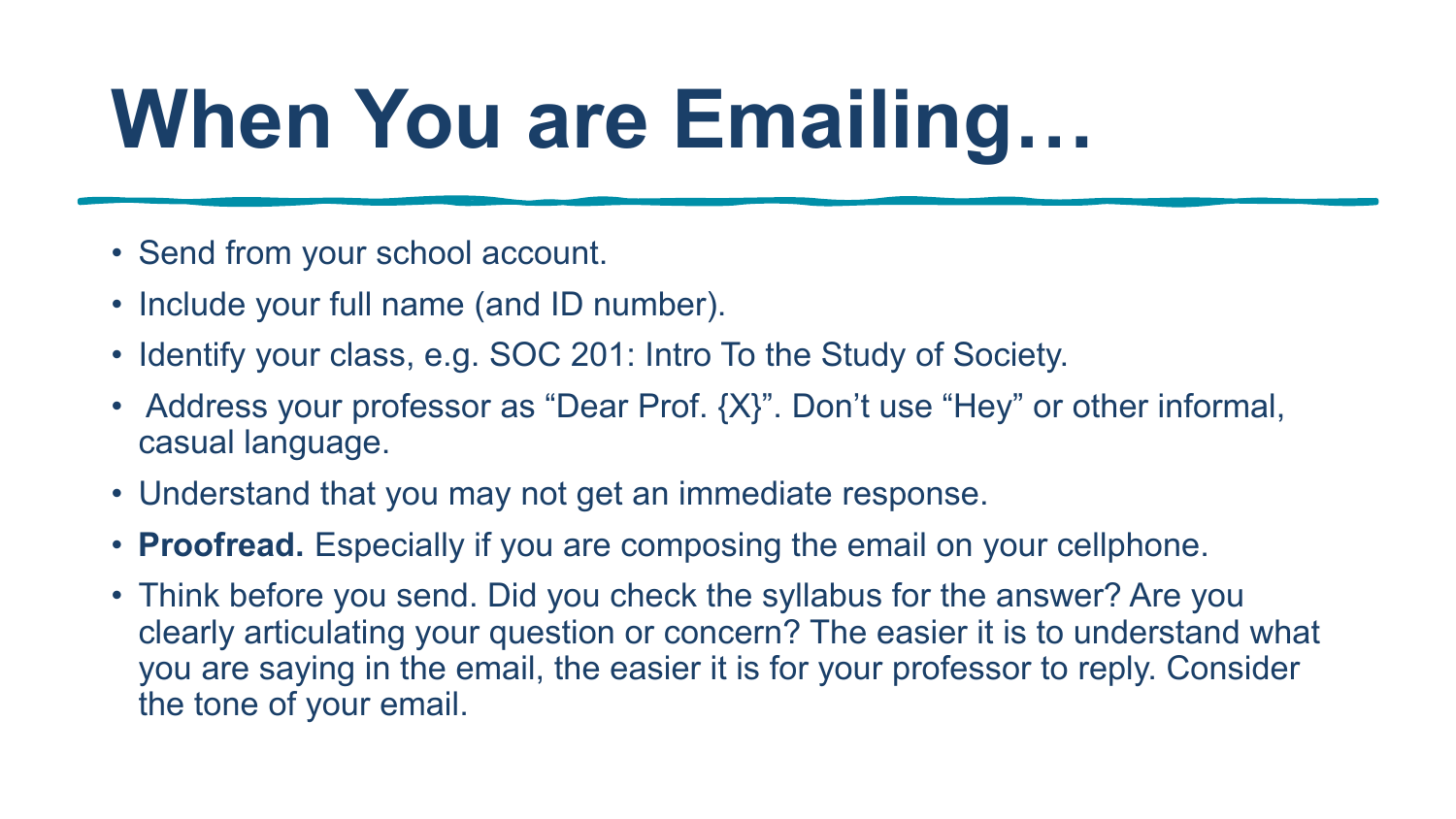### Transitioning from Community College to **University**

# Classroom Size

Practitioner vs. Researcher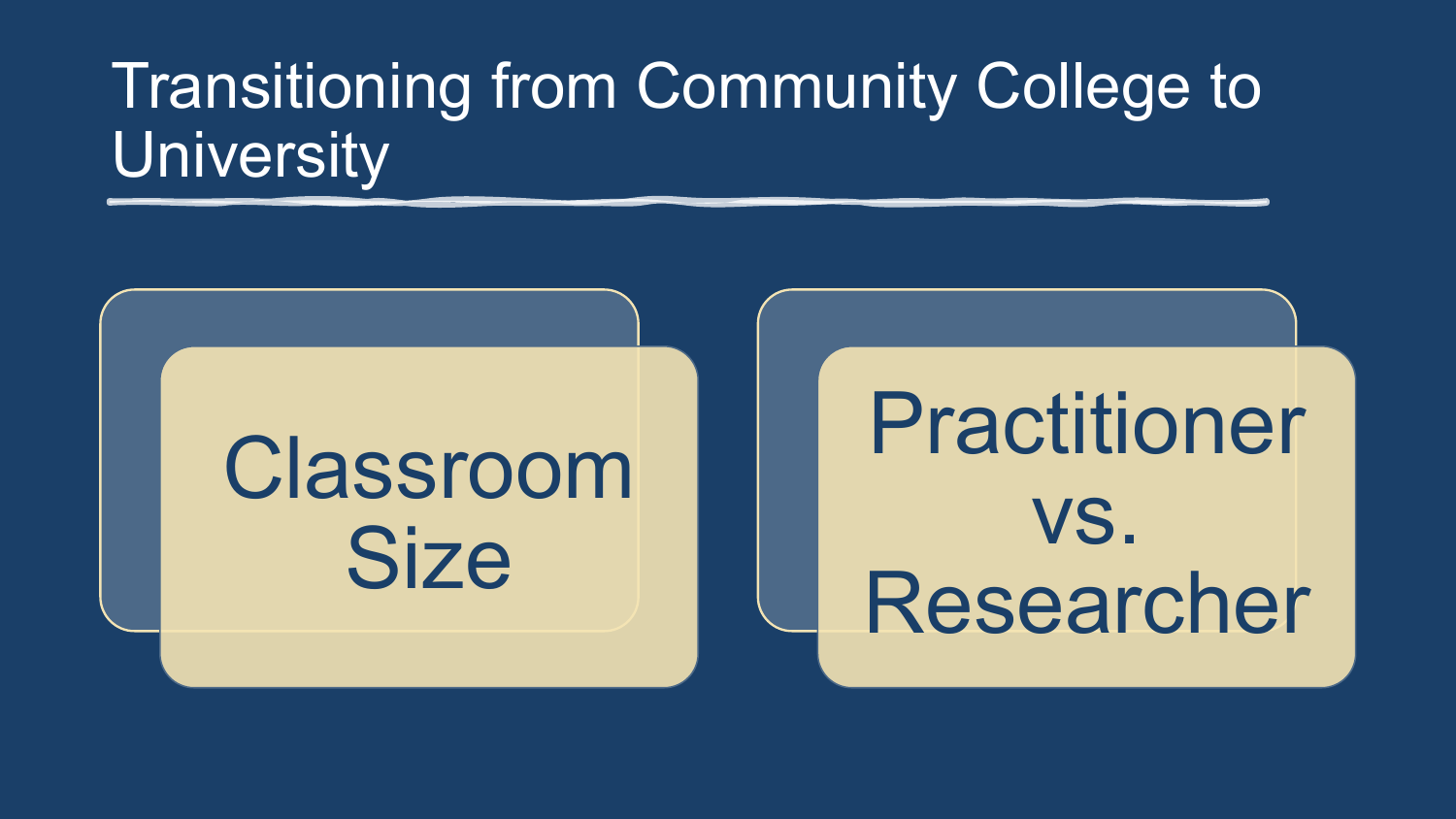

### **Statements or Questions to Avoid**

- How can I get an A?
- . I worked so hard! I deserved an A!
- Your class is too hard
- I don't like the way you teach
- I can count on you to write me a recommendation letter, right?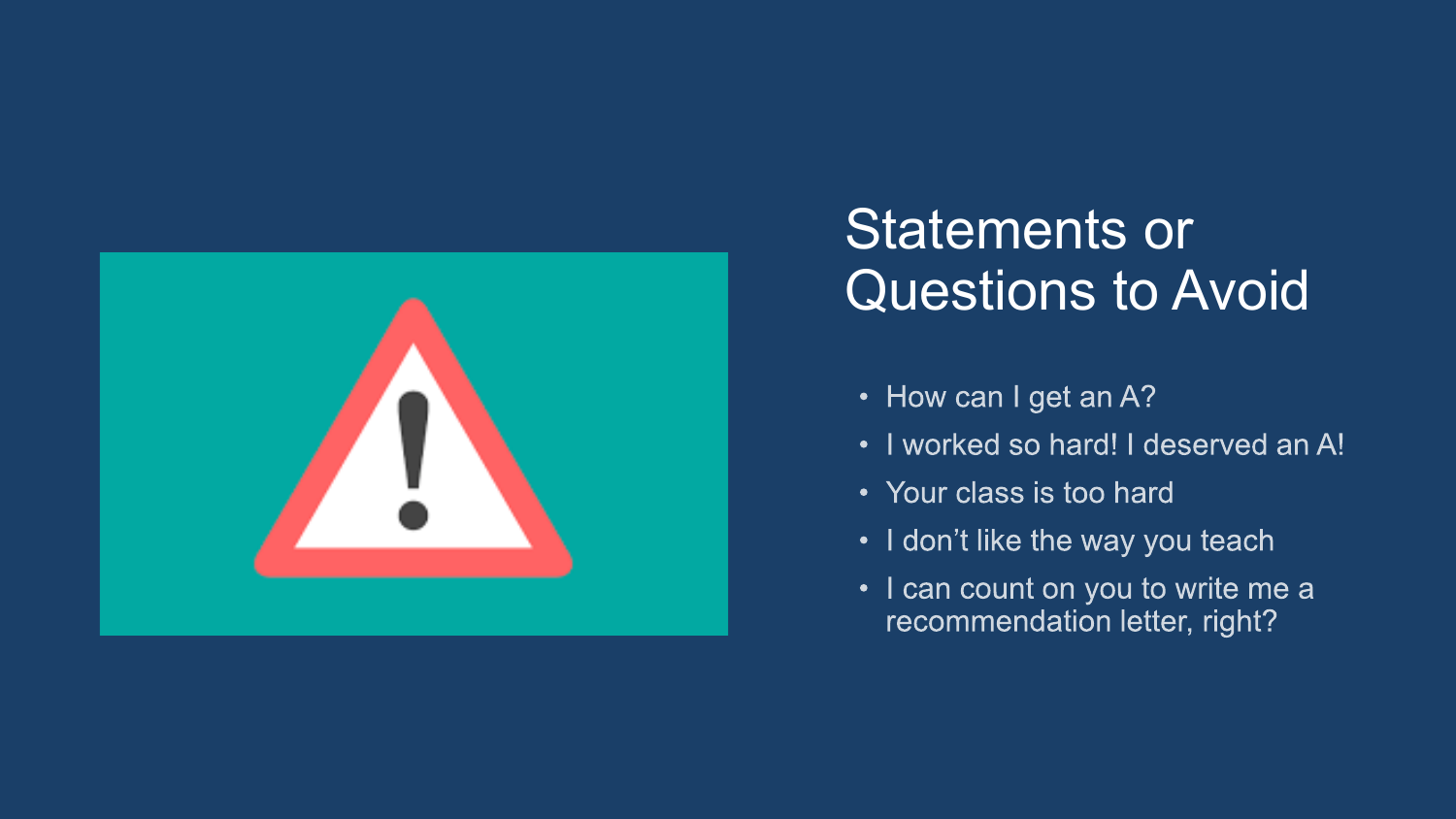#### Asking for Recommendation Letters

- Do they know you well?
- Do you feel you have a connections with the professor?
- Don't ask a professor because of their title
- "Do you think you would be able to write me a **strong** recommendation letter?"
- How do I maintain a relationship with a professor…
- Update emails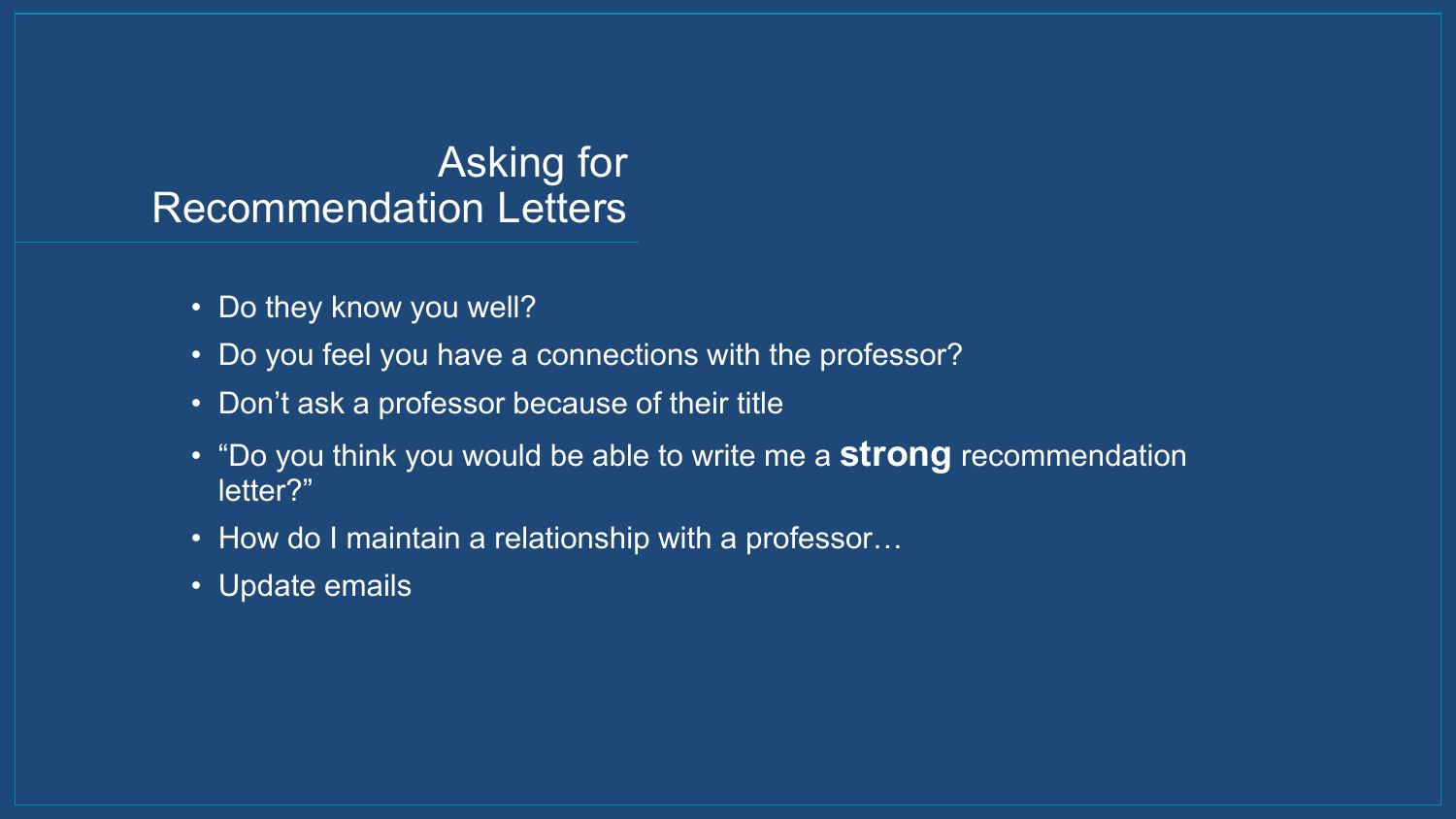### Counselor/Mentor

- Meet with your counselor
	- Education/Transfer Plan (Semester by semester)
	- Knowledgeable on various resources
	- Scholarship/Internship Opportunities
	- Clinical/Research Opportunities
- Mentor
	- Clinical/Research Opportunities
	- Knowledgeable on various resources
	- **General Advice**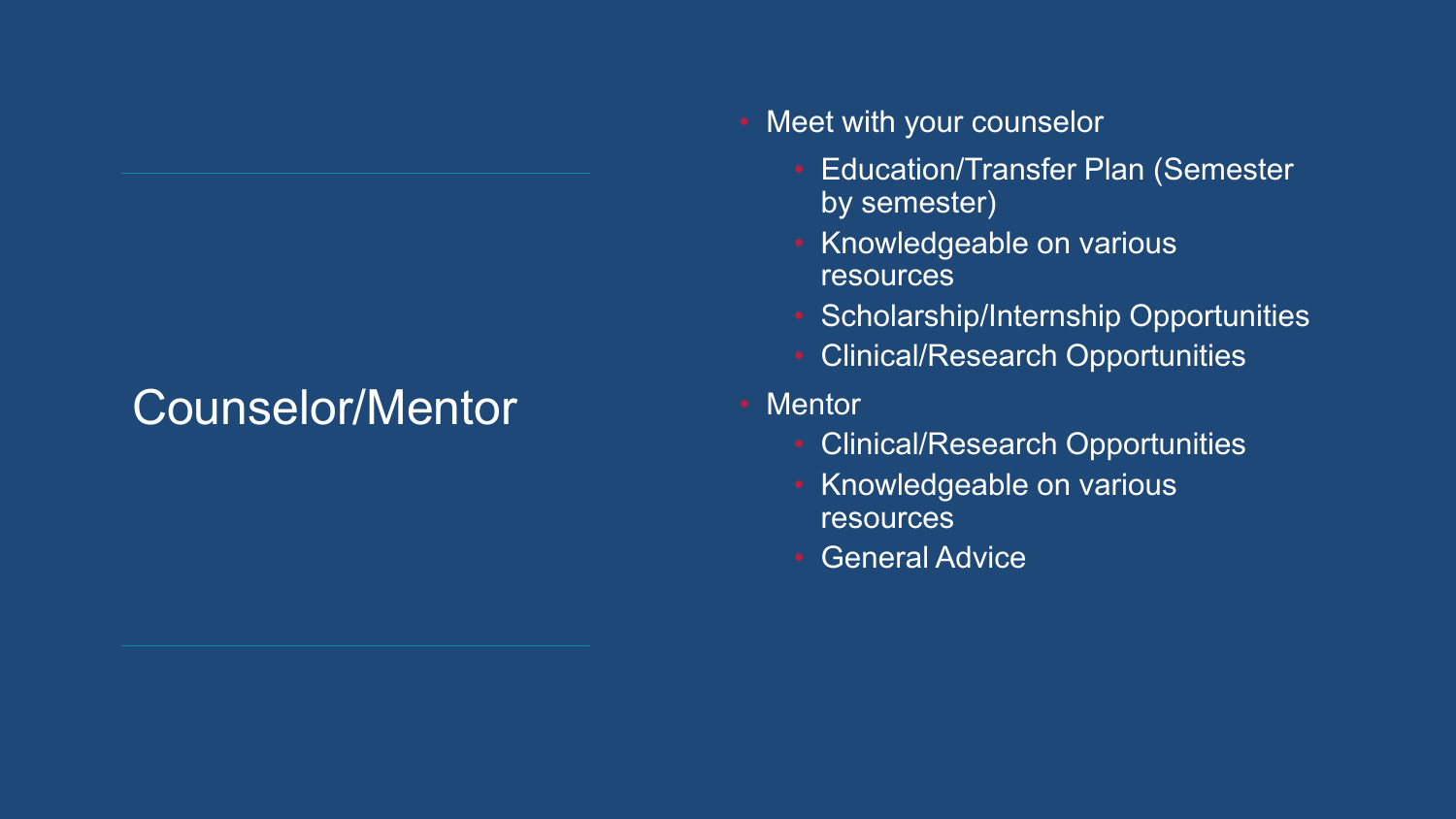# Remember

- Visit during designated office hours
	- Review your syllabus for details
	- Make sure you show up on time
	- If you cannot meet your professor during their office hours, contact them to see if they have another time to meet.
- Use your professor's appropriate title
- Office hours may be intimating but...